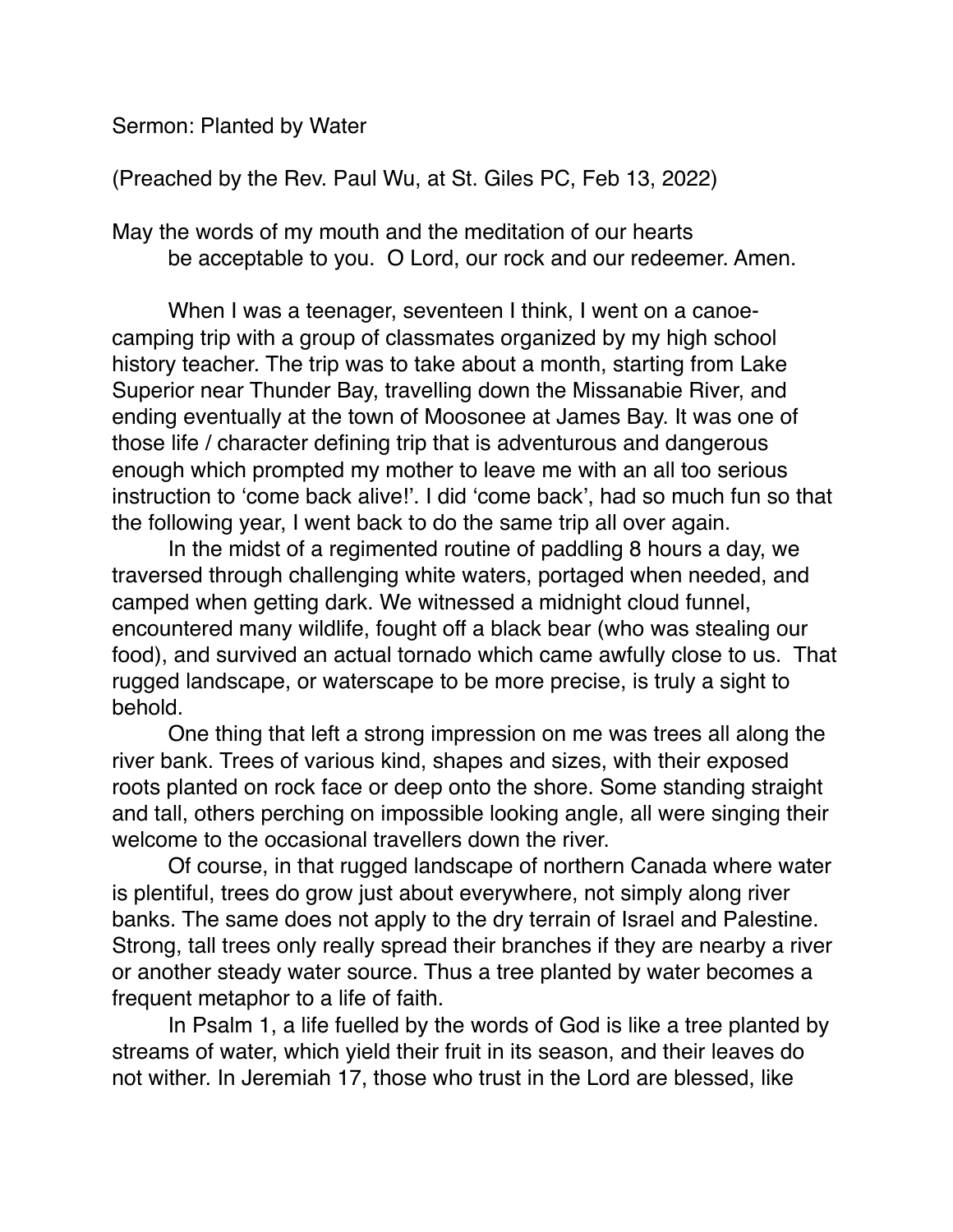trees planted by water, that neither fear heat nor become anxious by drought. They stay green and remain fruitful throughout.

It is not difficult to understand why the imagery of a tree is used often in the Scripture as a life of faith. Trees reach both down and up; they plant roots deep into the ground and send trunks and branches upward, as if in a posture of worship. In a sense, they are both grounded and growing, stationary and on the move, not sideway but down and up. In that movement of stretching and reaching, trees seek what gives them life water, nutrients and sun.

Yet in both the Jeremiah passage and Psalm, one cannot ignore the flip side of a blessed life—of those who do not lived by faith. They trust not in God, but in their own abilities. Instead of turning towards their creator, they turn their hearts away. They desert the commandments of the Lord, thus live in wickedness and sinfulness. In Jeremiah 17, "They shall be like a shrub in the desert, and shall not see when relief comes. They shall live in the parched places of the wilderness, in an uninhabited salt land." In Psalm 1, they are like chaff that the wind drives away, and they will not be able to stand in time of judgement, nor in the congregation of the righteous.

Both passages support and echo that of the Torah, the Law of God in Deuteronomy 28 and Leviticus 26, where blessings and curses are spelled out in succession, in great detail, and in increasing magnitude. The main theological thrust of the those passages is a well known and well accepted doctrine—obedience to the Law of God results in blessings; disobedience results in punishments. Yet life is never that simple, nor the Scripture that straight forward.

One of the great mysteries of life is the question of why the wicked succeed in life, seemingly in great numbers. The flip side of that is why the righteous suffer, seemingly all the time. If you are expecting me to provide you with a satisfactory explanation, you are out of luck. For I too am seeking and questioning, just as you are.

The book of Job is a classic text exploring precisely that question the suffering of the righteous. Yet the resolution of that dilemma is far from perfect, and could be summed up in a paraphrase of God's own words in Job 38, 'Who are you to question me?' Yes, Job eventually was restored by God in the end, and blessed multiple fold, but as I stated already, the process is far from satisfactory, and the result far from perfect.

Our Friday Bible Study group is starting a new unit, on the Book of Tobit in the Apocryphal section, which also explores suffering of the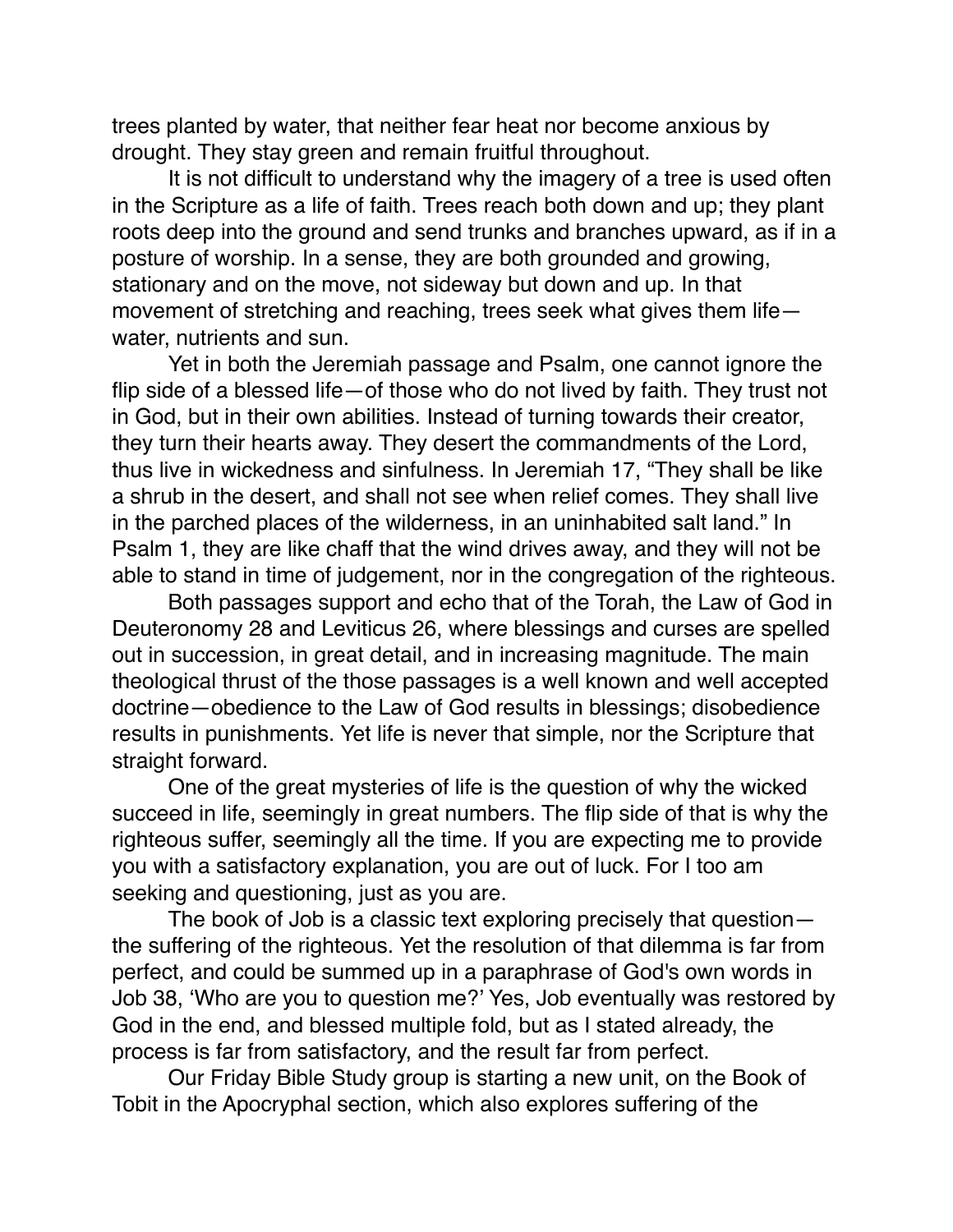righteous. Let me just say the resolution of that story has a very interesting take on who God is and what God does. I don't want to spoil it, but do want to invite you to join us, Friday morning at 10 a.m., via teleconference.

Let us return to the sermon, to this great debate of God's blessings and punishments. Jesus enters into the fray, according to the Gospel of Luke, chapter 6. Standing on a 'level place', as opposed to a mountain top, perhaps alluding to the Son of Man coming into the lives of the ordinary people. At that 'level place', Jesus gathers a multitude from all Judea, Jerusalem, and the coast of Tyre and Sidon. What an interesting combination of both Jews and Gentiles as Jesus preaches his 'sermon on the plain'. His opening, similar to that of the Beatitude in Matthew's Gospel,

"Blessed are you who are poor…

Blessed are you who are hungry now…

Blessed are you who weep now…

Blessed are you who are persecuted, or excluded or reviled or defamed on the account of the Son of Man".

At that point, this is where Luke's account differs from that of Matthew's. No longer just blessings, now replaced by woes:

"But woe to you who are rich…

Woe to you who are full now…

Woe to you who are laughing now…

Woe to you when all speak well of you…

One thing we need to take note, is that both blessings and woes are not pronounced based on what one does, but based on how one is. Although the structure of these pronouncements from Jesus is eerily similar to that of Deuteronomy and Leviticus, his theological argument is far different. In the coming Kingdom of God envisioned by the Son of God, we are not justified by what we do, we are justified entirely by who we are, and based solely on the grace of God. In that coming Kingdom of God, there is going to be a great levelling. The proud and the powerful are brought low, the poor and the persecuted are raised up. That is good news to some and bad news to others. Those with ears should hear and those with eyes shall see.

Yet, such a description of the good news of Jesus Christ would be incomplete. Blessing or woes, Jesus gives himself to all. He is crucified willingly on a tree, in the shape of the cross, becoming God's instrument of